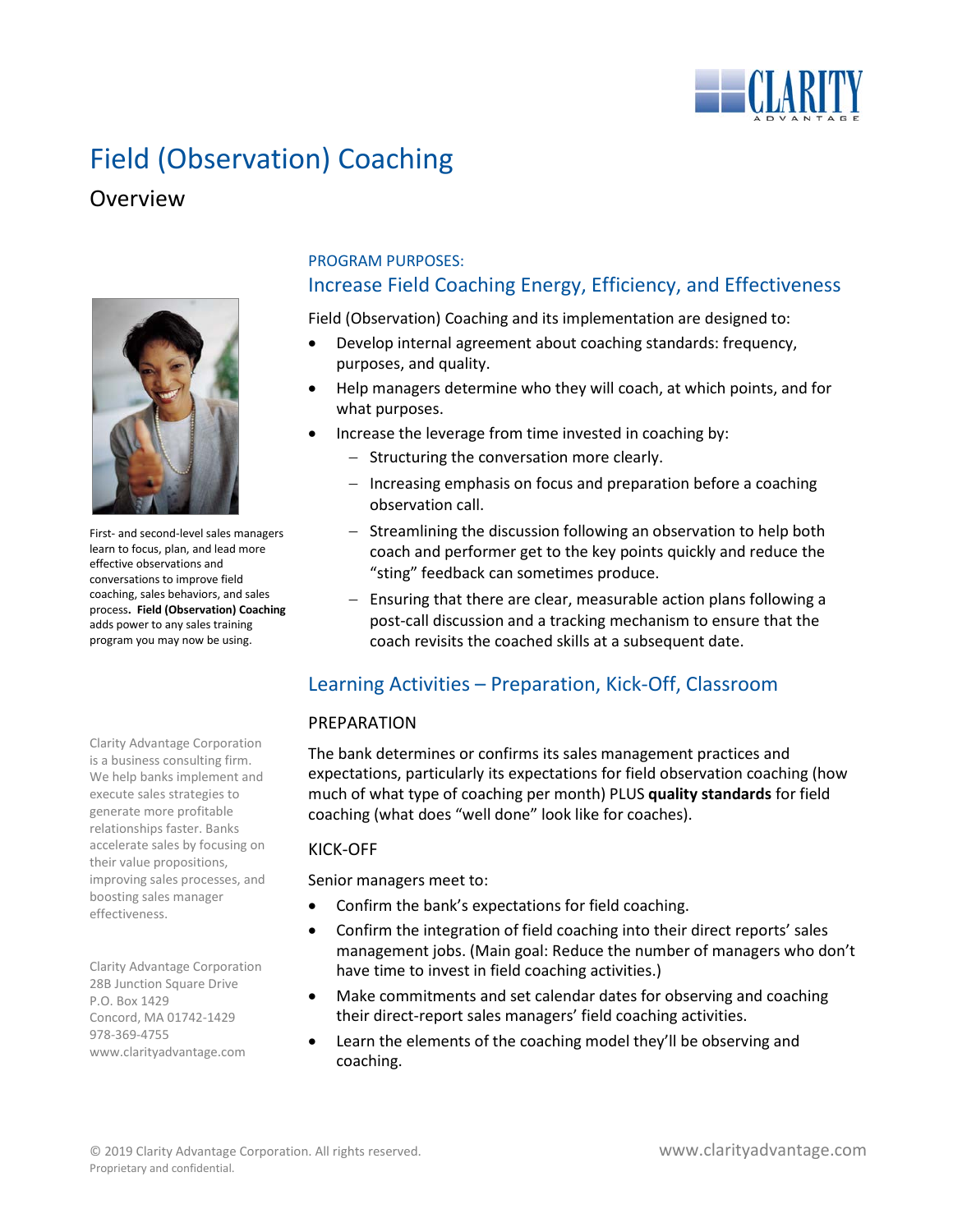Senior managers then meet with their direct reports, individually, to communicate and discuss the field coaching expectations—focus, frequency, and quality—and to discuss the method and extent to which the senior managers will observe and coach their sales manager direct reports on their field coaching. They also introduce the **Field Coaching** training program to their direct reports and, through discussion, agree with their direct reports on the specific points in the training that are the most important for the direct report sales managers.

#### PRE-CLASSROOM WORK

Participants complete pre-classroom work including discussion with their managers and brief readings about coaching. (Clarity suggests articles based on the bank's current state of coaching practice.)

#### CLASSROOM DAY 1

During the first-day classroom session, participants complete a series of small group learning activities and discussions:

- Principles of field observation coaching
- What "good" looks like
	- − Review the skills and quality standards to which coaches will coach
	- − Review the bank's quality expectations for coaching
- Managing time and productivity: Determining who you observe and when you observe them
- The Coaching Conversation model and steps—Prepare, Observe, Review, Plan Action
- How managers and sellers prepare (individually and together) for an observation coaching call (includes assessment of an audio-taped preparation conversation
- How to observe on an observation coaching call (includes role play)
- How and when to lead a coaching conversation after an observation (includes role play)
- Determining and executing a post-observation improvement plan
- Practice—Three rounds of role plays covering the Prepare, Review, and Plan Action steps
- Action Planning

#### CLASSROOM DAY 2

Participants begin the day with a quick review of the Day 1 material. They are then subdivided into groups of three or six participants, to each of which is assigned a coach/trainer. Participants are given information about a seller and an upcoming observation coaching call.

Each of the smaller groups moves to a breakout room equipped with either a video camera or a tape recorder for feedback sessions covering the Prepare, Review, and Action Plan steps. In each case, participants role play the conversation with a partner (another participant).

Review the audio or video tapes, and offer suggestions to each other, supported by the coach/trainer.